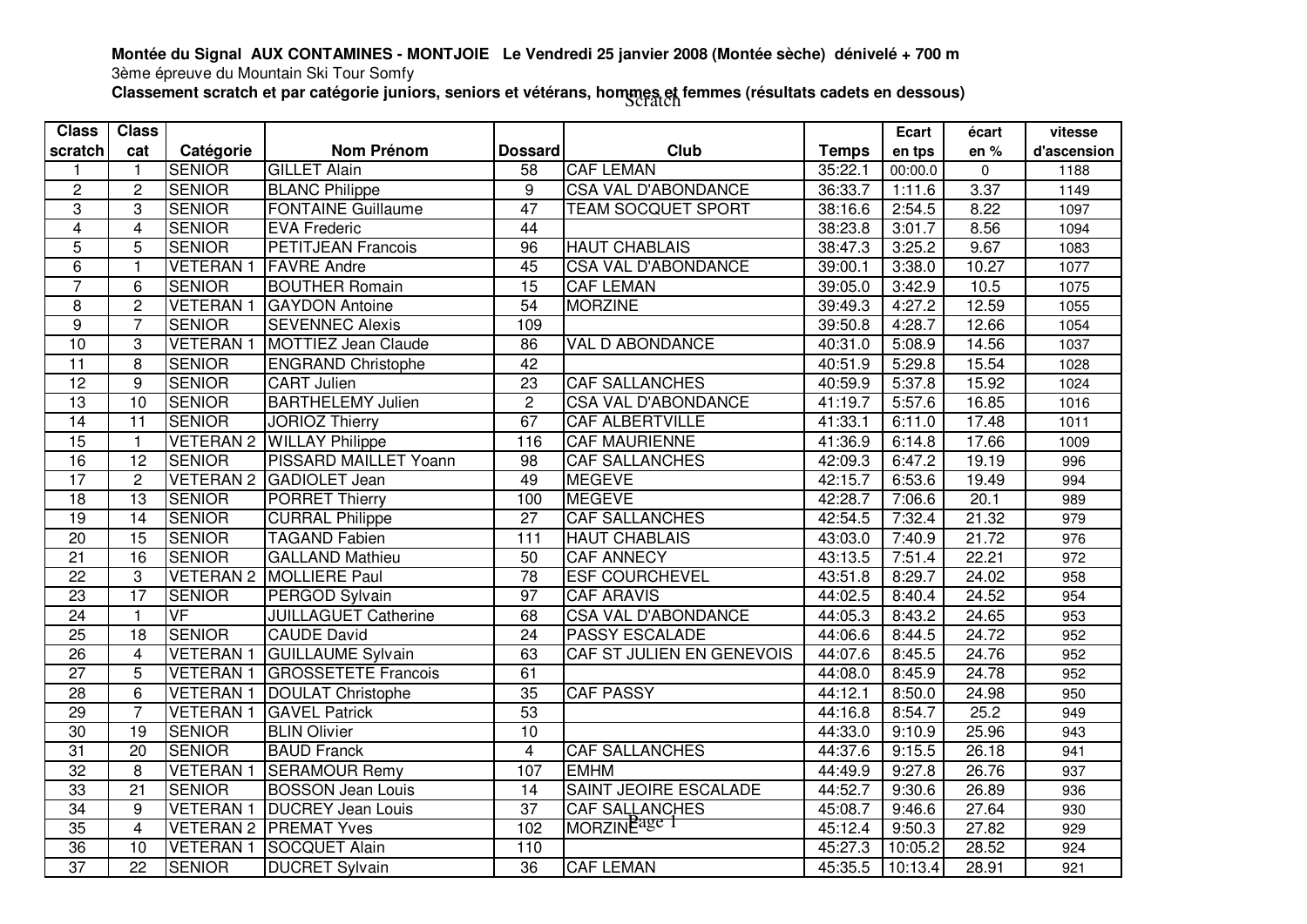| 38              | 23              | <b>SENIOR</b>    | <b>OUVRIER-BUFFET Jean Luc</b>  | 88              | <b>CAF DU HAUT GIFFRE</b> | 45:38.3 | 10:16.2 | 29.04 | 920 |
|-----------------|-----------------|------------------|---------------------------------|-----------------|---------------------------|---------|---------|-------|-----|
| 39              | 24              | <b>SENIOR</b>    | <b>JACQUEMOUD Clement</b>       | 66              | <b>ST GERVAIS</b>         | 45:44.0 | 10:21.9 | 29.31 | 918 |
| 40              | $\overline{25}$ | <b>SENIOR</b>    | <b>BOISIER Adrien</b>           | 11              | CAF CLUSES                | 45:45.6 | 10:23.5 | 29.38 | 918 |
| $\overline{41}$ | 26              | <b>SENIOR</b>    | <b>BERNARD Laurent</b>          | 120             |                           | 45:51.7 | 10:29.6 | 29.67 | 916 |
| 42              | $\overline{27}$ | <b>SENIOR</b>    | <b>PELLOUX Gael</b>             | 91              | <b>CAF SALLANCHES</b>     | 46:07.9 | 10:45.8 | 30.43 | 910 |
| 43              | $\overline{28}$ | <b>SENIOR</b>    | <b>LAUSENAZ</b> Patrice         | $\overline{72}$ | <b>CAF LEMAN</b>          | 46:09.5 | 10:47.4 | 30.51 | 910 |
| 44              | 11              | <b>VETERAN1</b>  | <b>PERRET Laurent</b>           | 92              | CAF SALLANCHES            | 46:25.1 | 11:03.0 | 31.24 | 905 |
| 45              | 12              |                  | VETERAN 1 RICHARD Franck        | 122             | <b>CAF MORZINE</b>        | 46:50.1 | 11:28.0 | 32.42 | 897 |
| 46              | $\overline{13}$ |                  | VETERAN 1 CUADRADO Michel       | 26              |                           | 46:52.7 | 11:30.6 | 32.54 | 896 |
| $\overline{47}$ | $\mathbf{1}$    | <b>JUNIOR</b>    | <b>DAMOUTA Cyril</b>            | $\overline{28}$ |                           | 47:02.2 | 11:40.1 | 32.99 | 893 |
| 48              | 14              |                  | <b>VETERAN 1 POUSSIN Lionel</b> | 101             |                           | 47:02.7 | 11:40.6 | 33.01 | 893 |
| 49              | $\overline{15}$ |                  | VETERAN 1   DESUZINGE Jean Paul | $\overline{33}$ | <b>CAF LEMAN</b>          | 47:06.9 | 11:44.8 | 33.21 | 891 |
| 50              | 16              |                  | VETERAN 1   LASSIN Bruno        | 70              |                           | 47:32.9 | 12:10.8 | 34.44 | 883 |
| 51              | 17              | <b>VETERAN1</b>  | <b>VUILLEMIN Thierry</b>        | 113             |                           | 47:45.0 | 12:22.9 | 35.01 | 880 |
| 52              | 5               | <b>VETERAN 2</b> | <b>GIRAUD Bernard</b>           | 59              | <b>ST JEOIRE ESCALADE</b> | 47:48.8 | 12:26.7 | 35.19 | 878 |
| 53              | 29              | <b>SENIOR</b>    | <b>FELISAZ Didier</b>           | 46              | <b>CAF CLUSES</b>         | 47:54.9 | 12:32.8 | 35.47 | 877 |
| $\overline{54}$ | 30              | <b>SENIOR</b>    | <b>HUMBERT Lucas</b>            | 65              | CAF HAUT JURA             | 48:12.8 | 12:50.7 | 36.32 | 871 |
| 55              | 31              | <b>SENIOR</b>    | <b>DELOCHE Jean Noel</b>        | 31              | <b>CAF ARAVIS</b>         | 48:20.2 | 12:58.1 | 36.67 | 869 |
| $\overline{56}$ | $\overline{c}$  | VF               | <b>FILLON Véronique</b>         | 117             | <b>CAF MORZINE</b>        | 48:25.5 | 13:03.4 | 36.92 | 867 |
| 57              | 32              | <b>SENIOR</b>    | <b>PERRIN Thierry</b>           | 93              | <b>CAF CLUSES</b>         | 48:35.8 | 13:13.7 | 37.4  | 864 |
| 58              | 33              | <b>SENIOR</b>    | <b>VULLIEZ Alain</b>            | 114             | <b>CAF MORZINE</b>        | 48:48.9 | 13:26.8 | 38.02 | 860 |
| 59              | 34              | <b>SENIOR</b>    | <b>BOUVARD Didier</b>           | 16              |                           | 48:55.6 | 13:33.5 | 38.33 | 858 |
| 60              | $\overline{2}$  | <b>JUNIOR</b>    | <b>DUNAND Mathias</b>           | 39              | <b>CAF SAINT GERVAIS</b>  | 48:56.5 | 13:34.4 | 38.38 | 858 |
| 61              | 35              | <b>SENIOR</b>    | <b>GENTET Frederic</b>          | $\overline{56}$ |                           | 48:59.2 | 13:37.1 | 38.5  | 857 |
| 62              | $\overline{18}$ | <b>VETERAN1</b>  | <b>GERINIERE Pierre</b>         | 57              | <b>CLUSES</b>             | 49:00.6 | 13:38.5 | 38.57 | 857 |
| 63              | 19              | <b>VETERAN1</b>  | <b>BINET Alain</b>              | $\overline{7}$  | <b>CAF MAURIENNE</b>      | 49:15.1 | 13:53.0 | 39.25 | 853 |
| 64              | 20              | <b>VETERAN1</b>  | <b>WERY</b> Laurent             | 115             | <b>SALLANCHES</b>         | 49:22.3 | 14:00.2 | 39.59 | 851 |
| 65              | $\overline{36}$ | <b>SENIOR</b>    | <b>BAQUET Jean-Charles</b>      | 121             |                           | 49:23.3 | 14:01.2 | 39.64 | 850 |
| 66              | 3               | <b>VF</b>        | <b>BARDY Agnes</b>              | $\mathbf{1}$    | <b>CAF MORZINE</b>        | 49:26.2 | 14:04.1 | 39.78 | 850 |
| 67              | $\overline{21}$ | <b>VETERAN1</b>  | <b>DAVIET Serge</b>             | 30              |                           | 49:33.6 | 14:11.5 | 40.13 | 847 |
| 68              | $\overline{22}$ | <b>VETERAN1</b>  | <b>MARTIN Pierre</b>            | 76              |                           | 49:49.8 | 14:27.7 | 40.89 | 843 |
| 69              | 6               |                  | VETERAN 2 DUFOUR Jean Pierre    | 38              | <b>CAF ARAVIS</b>         | 50:05.0 | 14:42.9 | 41.61 | 839 |
| 70              | 1               | <b>SENIOR F</b>  | <b>GAYDON Sylvie</b>            | 55              | <b>MORZINE</b>            | 50:16.2 | 14:54.1 | 42.13 | 835 |
| 71              | 23              | <b>VETERAN1</b>  | <b>CART Bruno</b>               | 22              | <b>CAF SALLANCHES</b>     | 50:21.1 | 14:59.0 | 42.36 | 834 |
| $\overline{72}$ | 37              | <b>SENIOR</b>    | LAROCHE Benjamin                | 69              | <b>CAF CLUSES</b>         | 50:27.5 | 15:05.4 | 42.67 | 832 |
| $\overline{73}$ | $\overline{4}$  | VF               | <b>BONNEVIE Daniele</b>         | 12              | <b>CAF MOUTIERS</b>       | 50:47.9 | 15:25.8 | 43.63 | 827 |
| 74              | 24              |                  | VETERAN 1 GUFFON Alain          | 62              |                           | 51:04.8 | 15:42.7 | 44.42 | 822 |
| $\overline{75}$ | 7               |                  | VETERAN 2 GOLLIET Simon         | 60              | <b>CAF ARAVIS</b>         | 51:20.0 | 15:57.9 | 45.14 | 818 |
| $\overline{76}$ | $\mathbf 2$     | <b>SENIOR F</b>  | <b>BORRELLY Alexandra</b>       | 13              | <b>CAF LEMAN</b>          | 51:46.9 | 16:24.8 | 46.41 | 811 |
| $\overline{77}$ | 8               |                  | VETERAN 2 SERCKI Jean Remy      | 108             |                           | 51:47.2 | 16:25.1 | 46.42 | 811 |
| 78              | 25              | <b>VETERAN1</b>  | <b>PLANTIE Philippe</b>         | 99              | PASSY ESSALADE            | 51:49.6 | 16:27.5 | 46.53 | 810 |
| 79              | 38              | <b>SENIOR</b>    | CHEVENAL Jean Luc               | 25              | CAF DU HAUT GIFFRE        | 52:01.8 | 16:39.7 | 47.11 | 807 |
| 80              | $\overline{26}$ | <b>VETERAN1</b>  | <b>PASQUIER Jacques</b>         | 89              | <b>ST JEOIRE ESCALADE</b> | 52:04.0 | 16:41.9 | 47.21 | 807 |